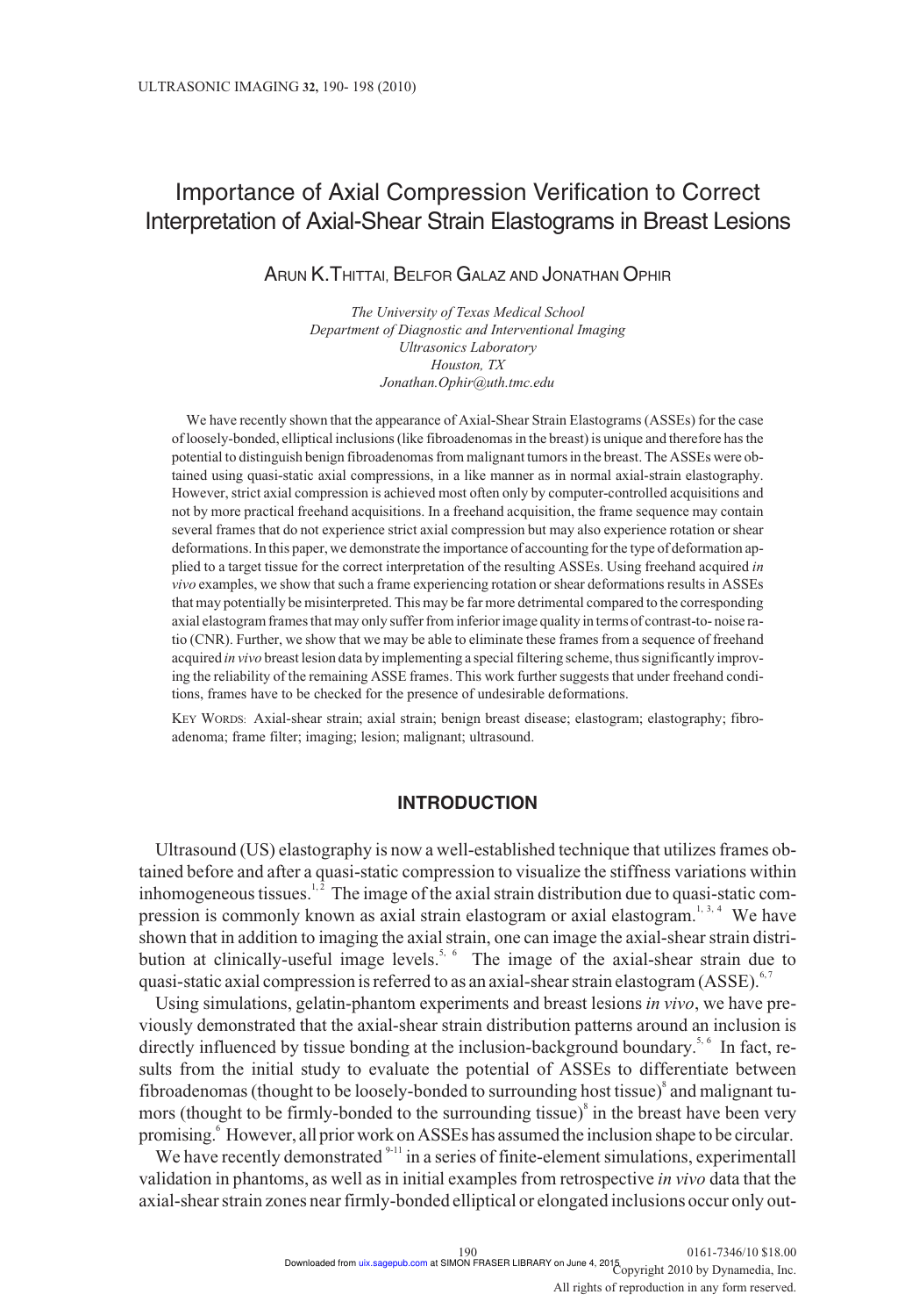#### 191 THITTAI ET AL

side these inclusion. More importantly and clinically relevant, axial-shear strain zones occupy most of the interior portion of the inclusion exclusively in loosely-bonded elliptical inclusions that are inclined with respect to the compression axis, even at small not-normal orientations and that have even a slight eccentricity. The ASSEs obtained from the malignant and benign cases in vivo appeared to be in general agreement with our simulation and experimental results, suggesting that generating ASSEs of such lesions may have important implications. Specifically, axial-shear strain fill-in inside an inclusion may be a *unique signature* of loosely-bonded conditions at not-normal orientations of ellipsoidal or elongated inclusions. Thus, this fill-in may have potential as a marker of benigness of benign breast lesions (e.g., fibroadenomas) that are known to be stiff, elongated and loosely bonded to the host tissues. We postulate that the use of this specific signature may increase the negative predictive value (NPV) of standard practice ultrasound evaluations of benign breast lesions.

However, previous demonstrations of ASSE in tissue-mimicking phantom experiments and *in vivo* breast lesion examples utilized a computer-controlled digital motion controller (DMC) to apply precise axial compression.<sup>5-7</sup> In a practical clinical setting, one may desire a free hand acquisition instead. In such cases, there are several factors that influence the resulting elastographic quality (both axial and axial-shear strain). Over the last few years, several schemes have been proposed in the literature to improve the image quality of axial elastograms from sequence of freehand-acquired frames for real-time feedback<sup>12-15</sup> as well as near-real time offline processing.<sup>16</sup> More recently, Basarab et al<sup>15</sup> investigated the effect of the direction of axial compression on the axial elastogram frames that are acquired free hand from thy roid nodules. They showed that for frames in which the direction of axial compression was not nearly-axial, the resulting axial strain elastograms were of inferior CNR. They correctly argue that it is not uncommon to find several such frames in a sequence of free handacquired frames and therefore not eliminating these frames could degrade the whole scan sequence. We believe what was described as direction of axial compression therein could more broadly be described as type of deformation. Nevertheless, we hypothesize that such effect of the type of deformation on ASSE could have important consequences in the interpretation of axial-shear strain distributions. Therefore, it may become necessary to account for the type of deformation during postprocessing to reliably utilize ASSEs in a routine clinical setting.

In this paper, we will demonstrate the effect of the type of deformation on the resulting ASSE through examples from freehand-acquired *in vivo* breast lesion data. Thereafter, we describe a method to identify the type of deformation in an individual frame and a method for eliminating such frames from sequences of freehand-acquired frames.

# **MATERIALS AND METHODS**

## *In vivo* data acquisition and processing

The data used in this work were chosen from our existing rf database of *in vivo* breast fibroadenomas and cancers acquired freehand. In total, the database consisted of 33 cases but, at the time of this study, we had access to only about six cases at our location. The data were acquired at the University of Vermont by Brian Garra using a Sonix-500RP (Ultrasonix Medical Corporation, Richmond BC, Canada) scanner operating at 10 MHz. The number of cine-loop frames saved for each of the case dif fered but there were at least 200 frames in the cases used for this study. Further, some cases had more than one acquisition cine-loop saved and we randomly selected one such sequence. All the cases were histopathologically conirmed and patient identity removed. For the purposes of this pilot study, we identified example cases of a cancer and fibroadenoma that satisfied the following criteria: the sonographic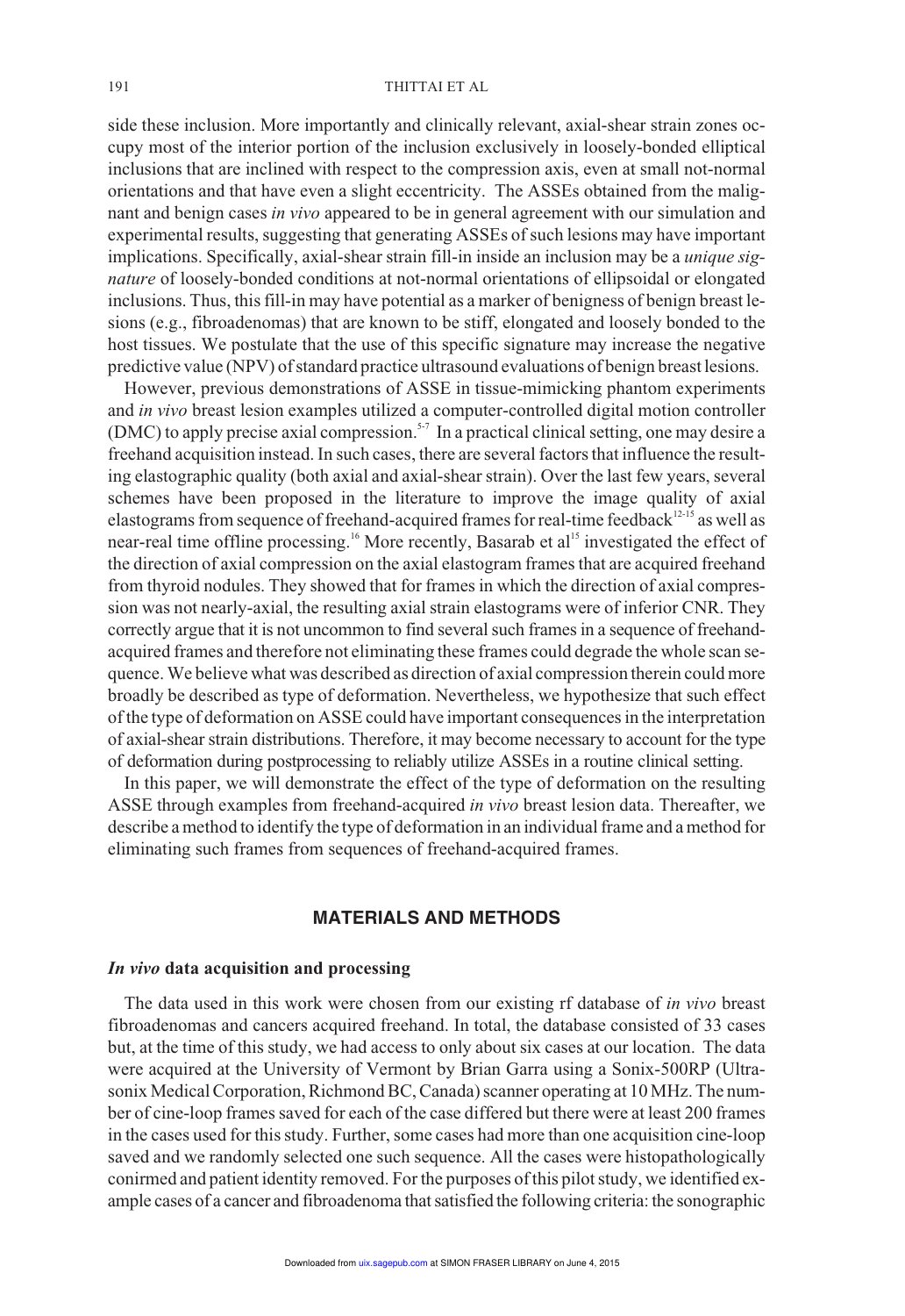

FIG. 1 Simulation showing example image of axial displacement that demonstrates the orientation of axial-displacement contour for (a, b) axial-compression and (c, d) axial-compression along with axial-shear deformation for  $(a, c)$  homogeneous and  $(b, d)$  inhomogeneous target.

lesion shape was approximately elliptical and the major axis of the lesion was not normally oriented with respect to the direction of compression. These criteria were chosen because of the potentially important and unique ASSEs for these cases, as demonstrated in our previous papers.<sup>9-12</sup>

Successive frames were treated as pre- and postcompression and the displacement map was computed using a proprietary multilevel coarse-to-fine 2D block matching algorithm implemented in Matlab®.<sup>17,9</sup> The ASSEs were generated by extending the staggered-strainestimation method as described in the referenced papers.<sup>5, is</sup> A 5 $\times$ 5 median filtering scheme was applied to the displacement maps before estimating the ASSE.

## **Compression type identification**

The axial displacement map obtained through finite-element modeling (FEM) for a homogeneous and inhomogeneous target when subjected to either axial compression deformation or axial-shear deformation is shown in figure 1 to demonstrate the difference in the orientation of the contour lines. Note that FEM was done using ANSYS<sup>®</sup> as detailed elsewhere.<sup>5</sup> Assuming that the US transducer (with/without compressor plate) is used as a compression device in freehand acquisitions, a typical axial-displacement map within an elastically-homogeneous target subjected to axial compression will have displacement contour lines parallel to the surface (Fig. 1a). However, in the case of an inhomogeneous target, the parallels may be locally distorted around the inclusion (Fig. 1b). The displacement contour lines may not be parallel if the type of deformation experienced by the target differs from axial compression (Figs. 1c, d). Therefore, defining a metric for the deviation from parallelism of the displacement contour may provide a way to determine if the applied deformation constitutes the desired axial compression or an undesired deformation like shear or rotation. Note that the global shear or rotation due to improper external compression is undesirable, whereas the local shear or rotation due to the shape, orientation and boundary condition of the inclusion is the desired signature. Therefore, the metric that measures the deviation from parallelism of the displacement contour should be more sensitive globally than locally. The method we employed to estimate the average deviation from parallelism (ADP) is described below.

The displacement map at a fine-level from each frame is segmented into nine regions, as shown in figure 2 and subjected to the following computations:

$$
Di = \text{mean}\left(\frac{|d_{i,1} - d_{i,2}|}{\max(|d_{i,1}|, |d_{i,2}|)}, \frac{|d_{i,2} - d_{i,3}|}{\max(|d_{i,2}|, |d_{i,3}|)}, \frac{|d_{i,3} - d_{i,1}|}{\max(|d_{i,3}|, |d_{i,1}|)}\right) \tag{1}
$$

for  $i = 1, 2, 3$ .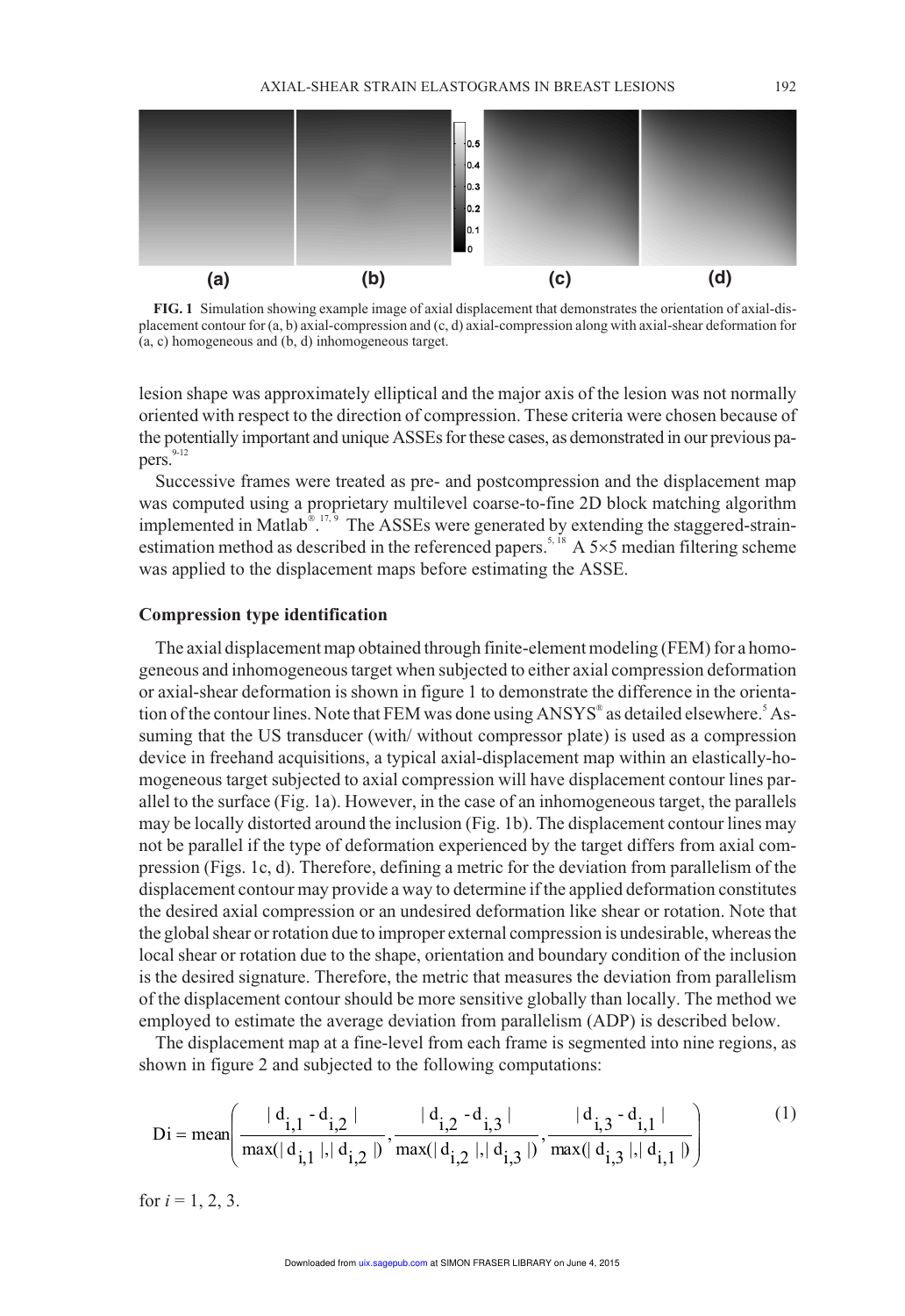| (1,1)  | (1,2) |       |
|--------|-------|-------|
| (2, 1) | (2,2) | (2,3) |
| (3, 1) | (3,2) | (3,3) |

**FIG. 2** Experimental example showing an image of axial displacement that demonstrates segmenting of the frame into  $3\times3$  regions of benign breast fibroadenoma.

$$
ADP = Max(D_i) \tag{2}
$$

where  $d_{i,j}$  is the average of all the axial displacement pixels in the region  $(i,j)$  that have corresponding correlation coefficient value  $>0.75$ . The threshold on the correlation coefficient was used to avoid low-quality displacement pixels from entering the computation. *D1*, *D2* and *D3* capture the difference between the average displacement values in regions located at different depths  $(Eq. (1))$ . The rationale behind the method is that the average displacement in each region at a particular depth will be similar for an axial compression and therefore will re sult in low values for  $D1$ ,  $D2$  and  $D3$ . The maximum of these three values is used as a measure that indicates the amount of ADP (Eq.  $(2)$ ). Note that ADP is normalized such that it ranges from 0 to 1. Clearly, values close to 0 indicate more parallel axial-displacement contour, as would be expected from an ideal axial compression, and are desirable.

#### Percentage fill-in of axial-shear strain inside lesion

Recall that as described in the reference 9, we would expect axial-shear strain fill-in only in loosely-bonded fibroadenomas that are elliptically-shaped, oriented lesions and are not in firmly-bonded malignant tumors when subjected to axial compression. Therefore, the presence or absence of axial-shear strain fill-in inside a lesion may be a unique signature of the type of lesion and its interpretation is critical. If there is fill-in of axial-shear strain that is not due to bonding conditions but rather to undesired tissue deformation, ASSEs may potentially be misinterpreted. Therefore, it becomes necessary to see the effect of deformation on the fill-in of axial-shear strains inside the lesion. In order to study this effect, we calculated the percentage area of the lesion that experienced axial-shear strain. This was calculated by using the formula

% fill – in = 
$$
\left(\frac{number\ of\ pixels\ greater\ than\ Axial\ shear\ strain\ threshold}{total\ number\ of\ pixels}\right) \times 100
$$
 (3)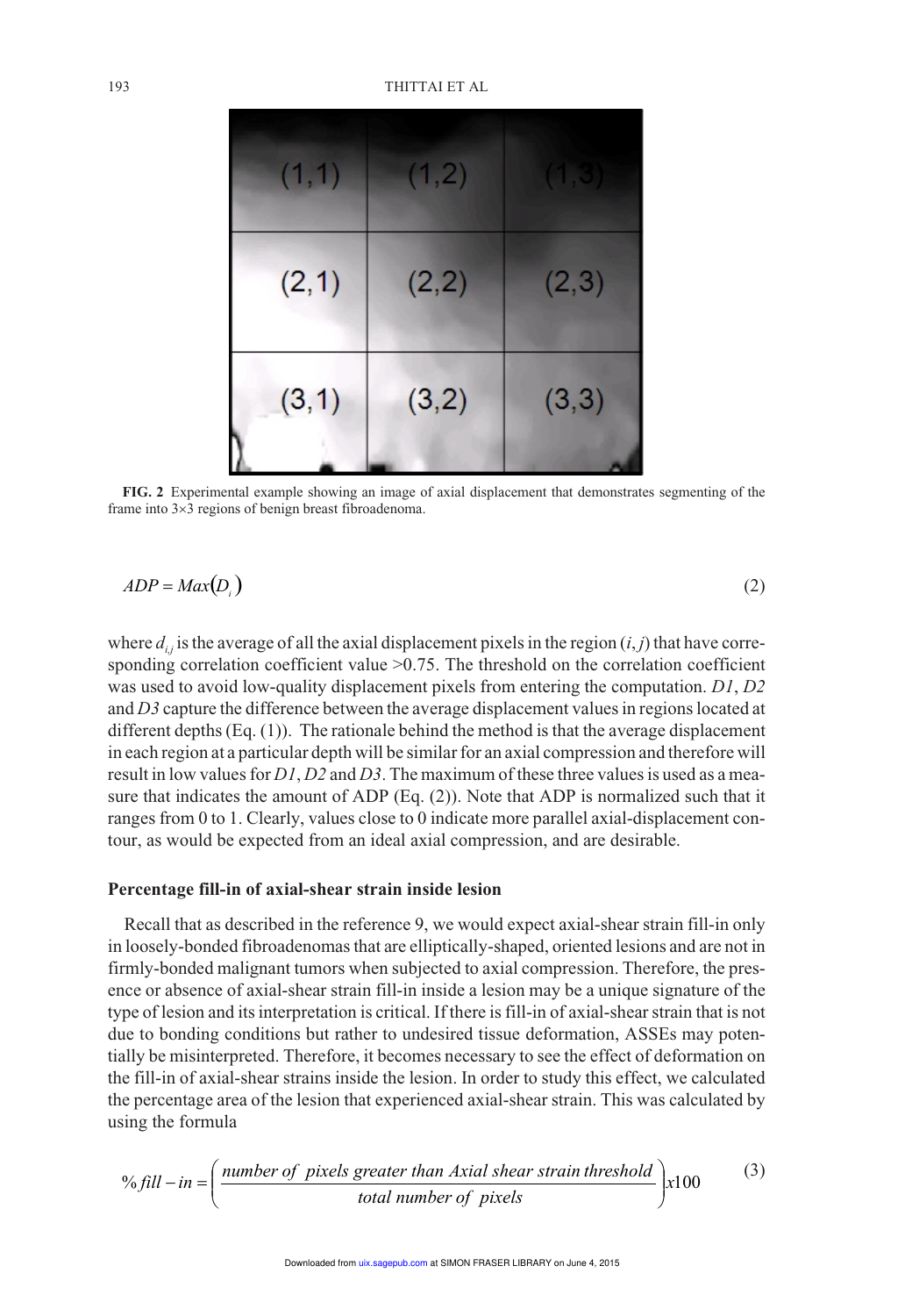

FIG. 3 Plot of the metric 'ADP' obtained for each frame of the freehand-aqcquired sequence from (a) fibroadenoma and (b) malignant tumor.

where the axial-shear strain threshold was arbitrarily chosen as  $40\%$  of the frame-average axial strain value. Here again, only pixels with corresponding correlation coefficient values greater or equal to 0.75 were included in the calculation.

The lesion area visible in the sonogram was outlined by one of the author (BG) and used in the computations. Note that the lesion outline can also be obtained from the corresponding axial elastogram if the sonographic lesion is not completely visible. However, in this paper, the cases chosen had an unambiguous sonographic lesion appearance.

#### **Cine-loop postprocessing**

The metric relating to the quality of the axial compression, ADP and percentage fill-in value were computed for each of the frames from the sequence of a free hand-acquired cine-loop. We implemented deformation filtering by imposing an arbitrary threshold on ADP. Apart from this filtering, one could implement various other postprocessing schemes to improve the elastographic (axial strain and axial-shear strain) image-quality of the cine loop.<sup>15-17</sup> However, the scope of the current work is limited to study the effect of the more fundamental deformation acquisition parameter on ASSEs. Therefore, we did not subject the frame sequence to any postprocessing beyond applying a persistence of six frames in order to smooth interframe jitter.

# **RE SULTS AND DIS CUS SION**

Figure 3 shows a plot of the metric, ADP, for each of the 200 frames from an example case of a fibroadenoma and malignant tumor. This plot clearly demonstrates the existence of several frames that experienced rotation/shear deformation during supposedly freehand, purelyaxial compression (indicated by the peaks).

Figure 4 shows the set of sonograms, axial-displacement map and ASSE from a representative frame at a low value of ADP  $(= 0.14$  cancer; 0.18 fibroadenoma). Recall that a value of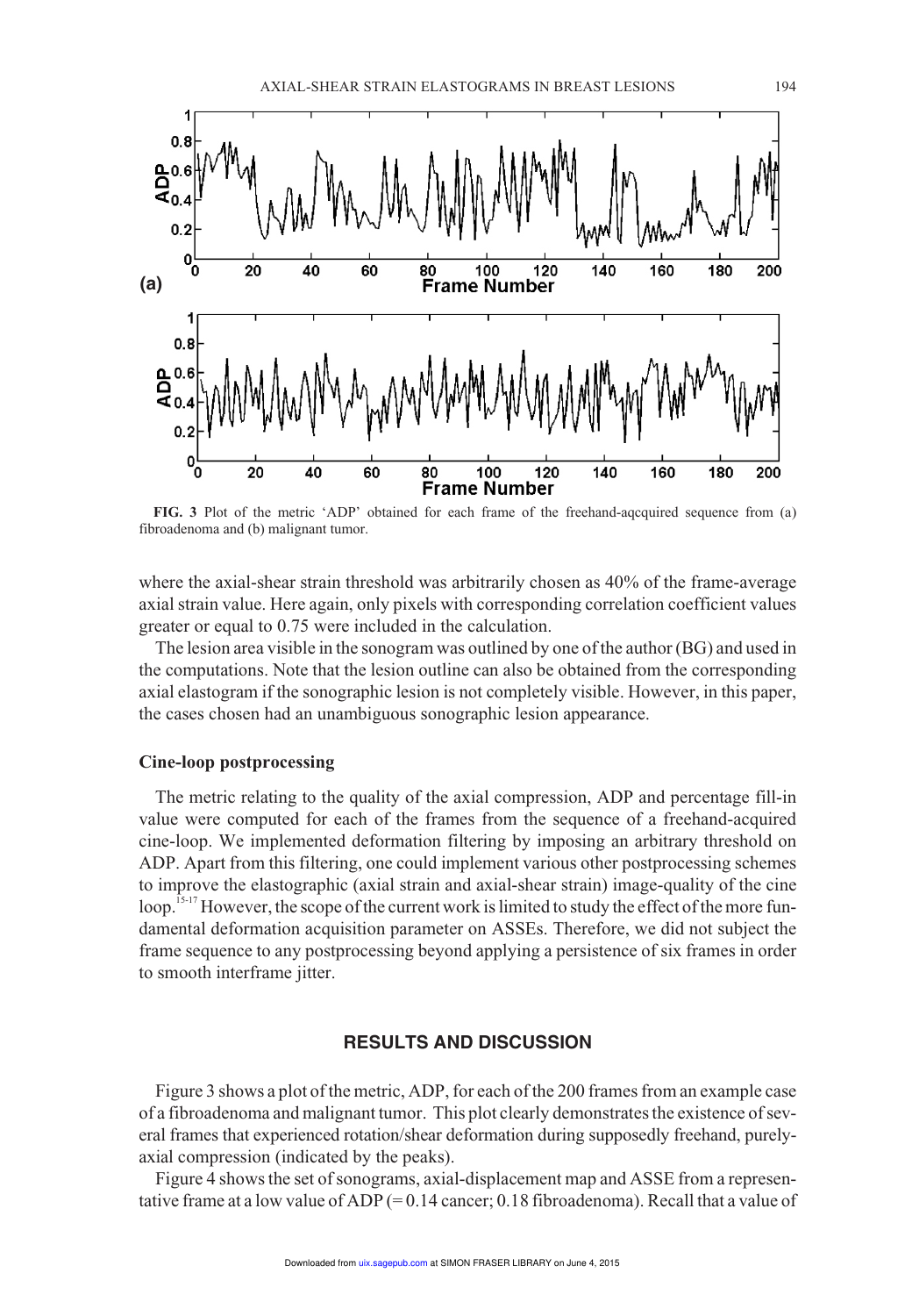

FIG. 4 (Left) sonograms, (center) axial displacement images and (right) ASSEs from a representative frame with low value for ADP from (a) fibroadenoma and (b) malignant tumor in the breast.



**FIG. 5** (Left) sonogram, (center) axial displacement images and (right) ASSEs from a representative frame from malignant tumor case with high value for ADP. Observe a misleading fill-in of axial-shear strain inside the tumor due to the nature of the deformation.

ADP closer to 0 indicates a purer axial-compression. Observe that the displacement contour is parallel to the surface of compression, as is typical for axial-compression. Further, observe the presence of high-contrast margins of opposite polarity along with fill-in of axial-shear strain inside the lesion for the case of fibroadenoma. There is no such fill-in of axial-shear strain inside a malignant tumor (Fig. 4b). The ASSE shown here for a free hand-acquired frame is consistent with the ASSE reported earlier by Thittai et al<sup>9</sup> for the frames acquired through computer-controlled compression.

Figure 5 shows the set of sonograms, axial-displacement maps and ASSEs from a representative frame at a high value of  $ADP$  (= 0.65) for a malignant case. Observe that the displace ment contour is not as parallel to the surface as the case shown in figure 4. It can be seen from the ASSEs that the fill-in of axial-shear strain occurs even in the case of malignant tumor. However, the axial-shear strain fill-in this case is most likely due to the axial-shear/rotation deformation applied (look at the axial displacement contours) and not due to lesion boundary bonding conditions. This image clearly demonstrates the need to consider the type of deformation to avoid misinterpretation of the ASSE.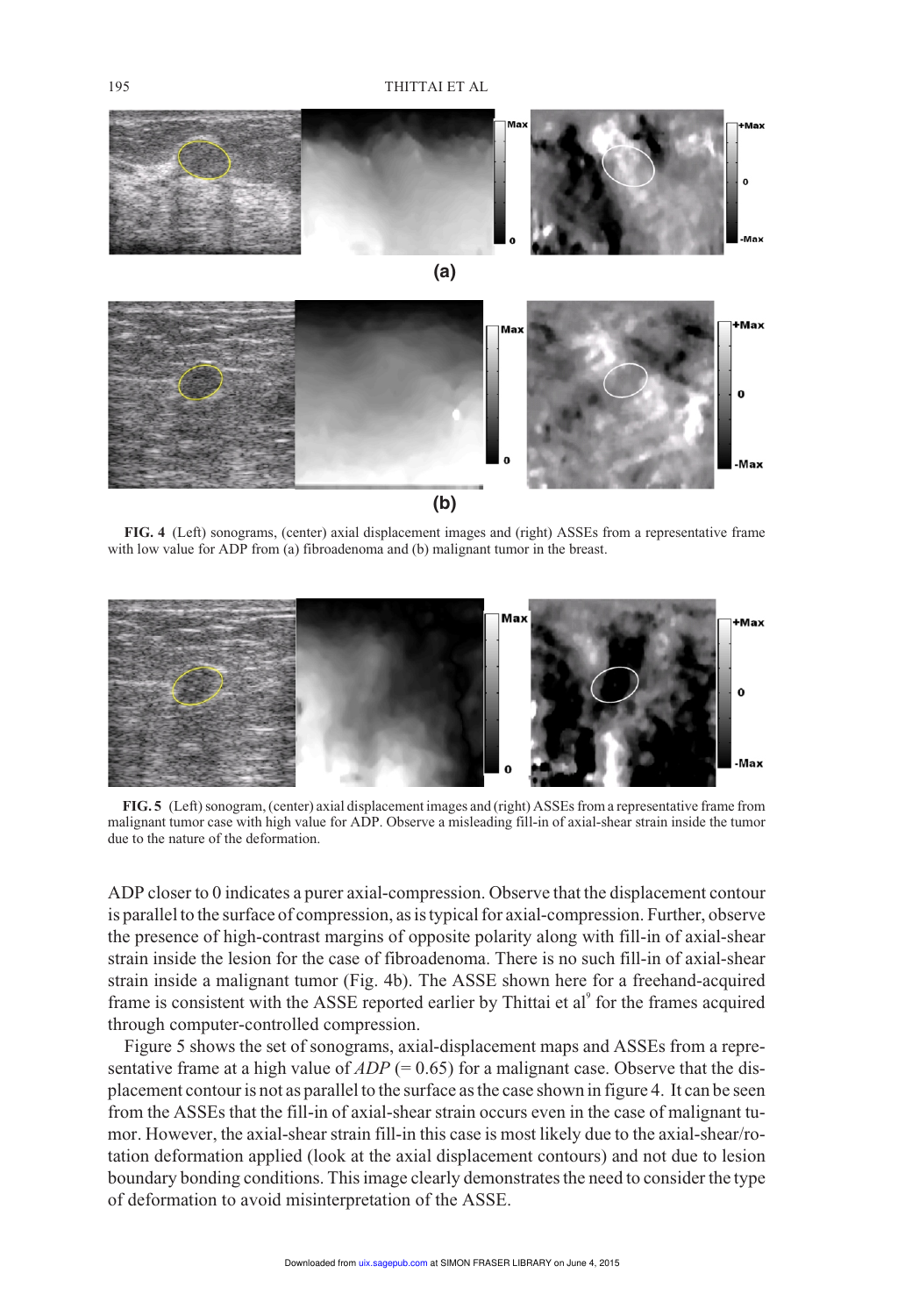

**FIG. 6** Plot showing the percentage fill-in value for each of the frames (fibroadenoma (-) and malignant tumor (-)) (a) before and (b) after removing frames based on a threshold of 0.25 for 'ADP'.

Figure 6a shows a plot of the percentage fill-in value for each frame for the fibroadenoma and malignant tumor cases shown in figure 2. It can be seen that both the fibroadenoma and cancer have frames with high fill-in values but more such frames are found in the case of fribroadenoma. Figure 6b incorporates the effect of the type of deformation by eliminating frames that have ADP values greater than an arbitrary threshold of 0.25. Observe that most of the frames that had fill-in due to undesired deformation got removed in the case of malignant tumor. The cine-loop movie of these two cases is posted online: http://www.uth.tmc.edu/schools/med/rad/elasto/movies/index.htm.

Figure 7 summarizes the effect of ADP by showing the percentage of frames that have at least 50% fill-in at different thresholds for ADP. Note that for each value of *ADP* the number of frames that survive is different, i.e., smaller values imposes stricter criterion on the axial compression, resulting in fewer frames, while larger values are more lenient and allow capture of more frames. Obviously, the percentage of frames with fill-in will depend on operator training and experience as well as the fundamental model parameters of shape, orientation and lesion type. Nevertheless, it is clear that by appropriately accounting for the type of deformation by controlling the threshold of ADP, we could gain greater certainty for the interpretation of the ASSE.

# **CON CLU SIONS**

We have demonstrated through example of freehand-acquired, breast-lesion data *in vivo* that the type of deformation plays an important role in the interpretation of the resulting ASSE. It is clear from the results that during freehand acquisition, there may be some frames that do not experience the ideally-intended quasi-static axial compression. We have shown that it is important to identify such frames (preferably in real-time) in order to improve the reliability of the cine loop and thus improve the diagnostic accuracy.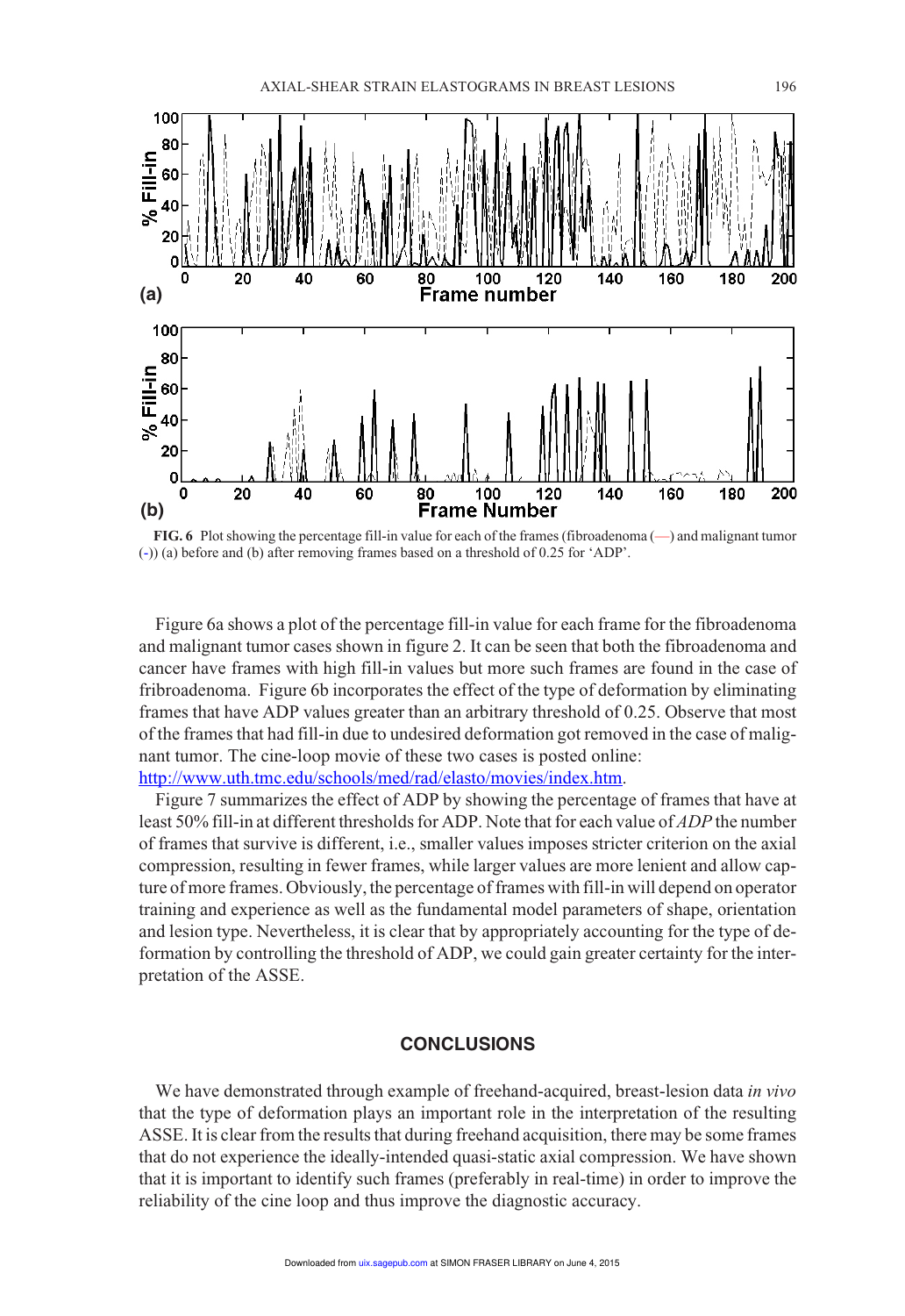

**FIG. 7** Plot showing the percentage of frames that survive at a particular threshold of ADP and have at least 50% of le sion fill-in with ax ial-shear strain. Ob serve that for a thresh old of 'ADP' around 0.2-0.3, the fill-in oc curs only in fibroadenoma ( $\sigma$ ) and not cancer ( $\sigma$ ).

# **AC KNOWL EDGE MENT**

This work was supported in part by NIH grants R21-CA135580-01 and 1R21CA12729101. The *in vivo* sonographic data were acquired and pathologically confirmed by Brian Garra, MD from the University of Vermont under a subcontract from the University of Texas with support from NIH Program Projects P01-CA64597 and P01 EB002105.

# **REF ER ENCES**

1. Ophir J, Céspedes I, Ponnekanti H, et al. Elastography: a method for imaging the elasticity of biological tissues, *Ultrasonic Imaging 13*, 11-13 (1991).

2. O'Donnell M, Skovoroda AR, Shapo BM. Internal displacement and strain imaging using ultrasonic speckle track ing, *IEEE Trans Ultrasonics Ferroelec Freq Cont 41*, 314-325 (1994).

3. Ophir J, Alam SK, Garra BS, et al. Elastography: ultrasonic estimation and imaging of elastic properties of tissues, *Proc Instn Mech Engrs (UK) 213,* 203-233 (1999).

4. Céspedes I. Elastography: *Imaging of Biological Tissue Elasticity, Ph.D. Dissertation*. (University of Houston, 1993).

5. ThitaiKumar A, Krouskop TA, Garra BS, Ophir J. Visualization of bonding at an inclusion boundary using axial-shear strain elastography: a feasibility study, *Phys Med Biol 52*, 2615-2633 (2007).

6. Thitaikumar A, Mobbs LM, Kraemer-Chant CM, Garra BS, Ophir j. breast tumor classification using axial shear strain elastography: a feasibility study, *Phys Med Biol 53*, 4809-4823 (2008).

7. ThitaiKumar A, Ophir J, Righetti R, Krouskop TA. Resolution of axial-shear strain elastography, *Phys Med Biol 51*, 5245-5257 (2006).

8. Fry KE. Benign Lesions of the breast, *CA Cancer J Clin 4*, 160-161 (1954).

9. Thittai AK, Galaz B, Ophir J. Axial-shear strain distributions in an elliptical inclusion model: experimental validation and *in vivo* examples with implications to breast tumor classification *Ultrasound Med Biol* 36, 814-820 (2010).